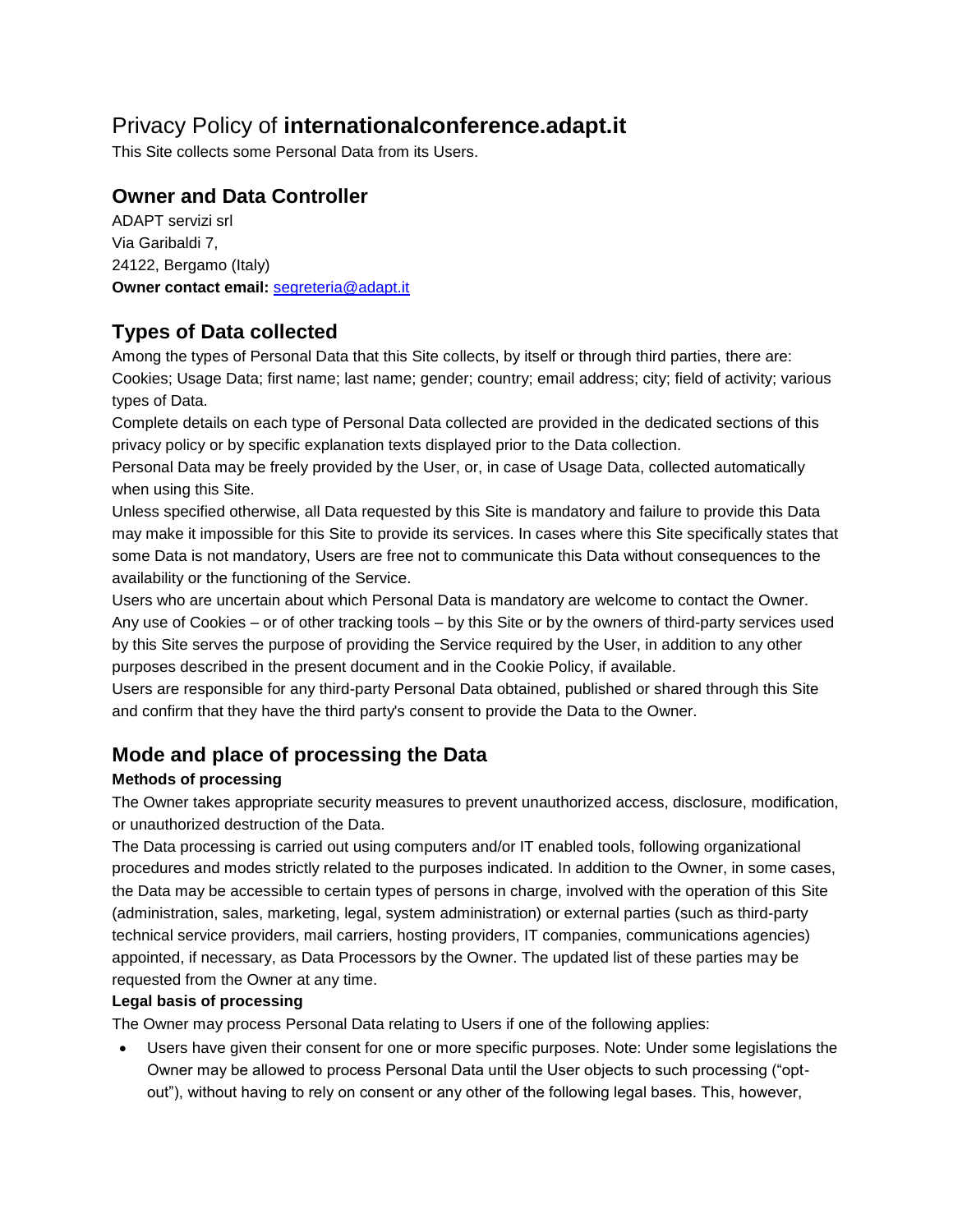does not apply, whenever the processing of Personal Data is subject to European data protection law;

- provision of Data is necessary for the performance of an agreement with the User and/or for any precontractual obligations thereof;
- processing is necessary for compliance with a legal obligation to which the Owner is subject;
- processing is related to a task that is carried out in the public interest or in the exercise of official authority vested in the Owner;
- processing is necessary for the purposes of the legitimate interests pursued by the Owner or by a third party.

In any case, the Owner will gladly help to clarify the specific legal basis that applies to the processing, and in particular whether the provision of Personal Data is a statutory or contractual requirement, or a requirement necessary to enter into a contract.

#### **Place**

The Data is processed at the Owner's operating offices and in any other places where the parties involved in the processing are located.

Depending on the User's location, data transfers may involve transferring the User's Data to a country other than their own. To find out more about the place of processing of such transferred Data, Users can check the section containing details about the processing of Personal Data.

Users are also entitled to learn about the legal basis of Data transfers to a country outside the European Union or to any international organization governed by public international law or set up by two or more countries, such as the UN, and about the security measures taken by the Owner to safeguard their Data.

If any such transfer takes place, Users can find out more by checking the relevant sections of this document or inquire with the Owner using the information provided in the contact section.

#### **Retention time**

Personal Data shall be processed and stored for as long as required by the purpose they have been collected for.

Therefore:

- Personal Data collected for purposes related to the performance of a contract between the Owner and the User shall be retained until such contract has been fully performed.
- Personal Data collected for the purposes of the Owner's legitimate interests shall be retained as long as needed to fulfill such purposes. Users may find specific information regarding the legitimate interests pursued by the Owner within the relevant sections of this document or by contacting the Owner.

The Owner may be allowed to retain Personal Data for a longer period whenever the User has given consent to such processing, as long as such consent is not withdrawn. Furthermore, the Owner may be obliged to retain Personal Data for a longer period whenever required to do so for the performance of a legal obligation or upon order of an authority.

Once the retention period expires, Personal Data shall be deleted. Therefore, the right to access, the right to erasure, the right to rectification and the right to data portability cannot be enforced after expiration of the retention period.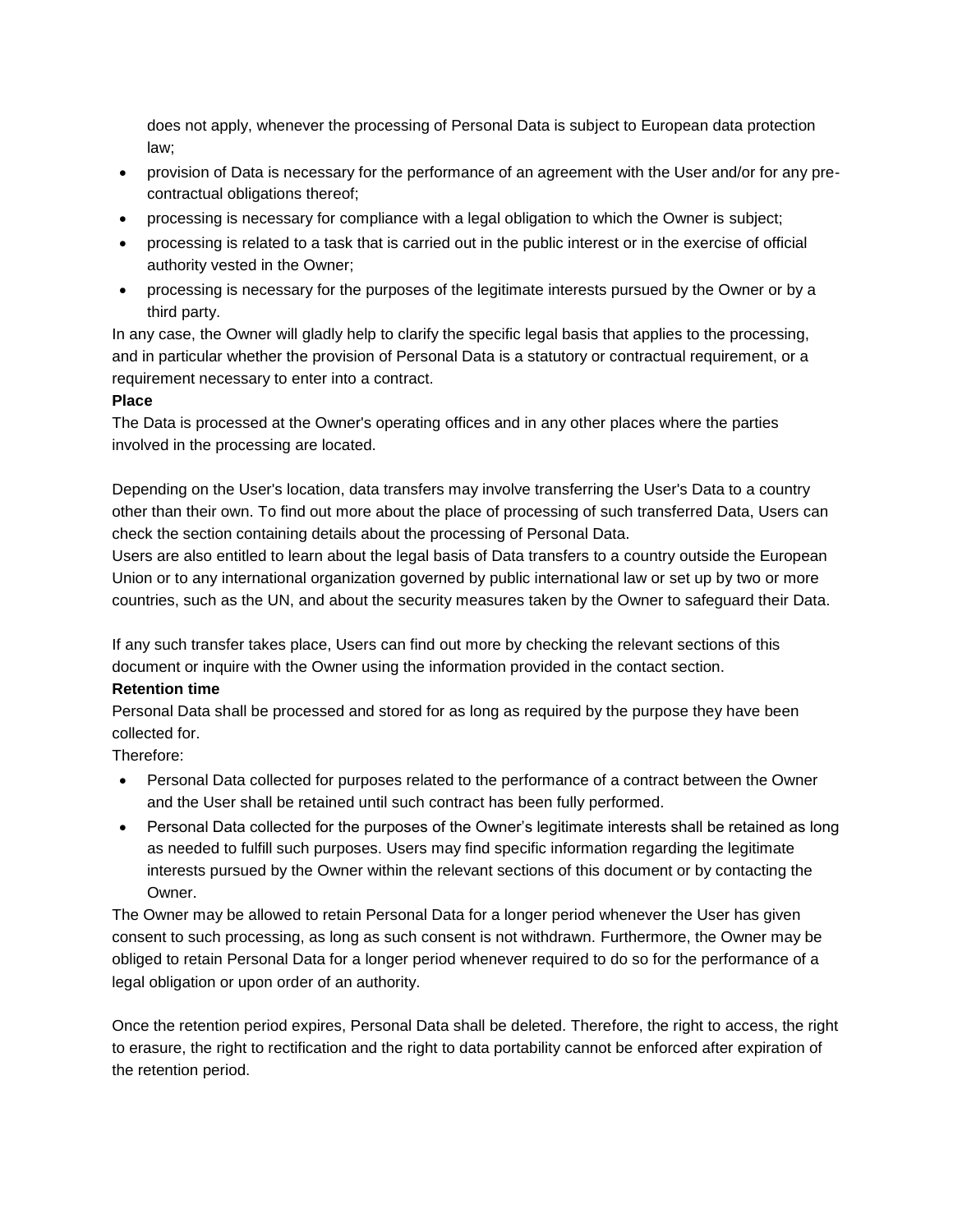# **The purposes of processing**

The Data concerning the User is collected to allow the Owner to provide its Services, as well as for the following purposes: Analytics, Contacting the User, Interaction with external social networks and platforms and Managing contacts and sending messages.

Users can find further detailed information about such purposes of processing and about the specific Personal Data used for each purpose in the respective sections of this document.

# **Detailed information on the processing of Personal Data**

Personal Data is collected for the following purposes and using the following services:

## **Analytics**

The services contained in this section enable the Owner to monitor and analyze web traffic and can be used to keep track of User behavior.

## **Google Analytics (Google Ireland Limited)**

Google Analytics is a web analysis service provided by Google Ireland Limited ("Google"). Google utilizes the Data collected to track and examine the use of this Site, to prepare reports on its activities and share them with other Google services.

Google may use the Data collected to contextualize and personalize the ads of its own advertising network.

Personal Data collected: Cookies; Usage Data.

Place of processing: Ireland – [Privacy](https://policies.google.com/privacy) Policy – Opt [Out.](https://tools.google.com/dlpage/gaoptout?hl=en) Privacy Shield participant.

## **Contacting the User**

## **Contact form (this Site)**

By filling in the contact form with their Data, the User authorizes this Site to use these details to reply to requests for information, quotes or any other kind of request as indicated by the form's header. Personal Data collected: city; country; email address; field of activity; first name; gender; last name.

## **Interaction with external social networks and platforms**

This type of service allows interaction with social networks or other external platforms directly from the pages of this Site.

The interaction and information obtained through this Site are always subject to the User's privacy settings for each social network.

This type of service might still collect traffic data for the pages where the service is installed, even when Users do not use it.

It is recommended to log out from the respective services in order to make sure that the processed data on this Site isn't being connected back to the User's profile.

## **Twitter Tweet button and social widgets (Twitter, Inc.)**

The Twitter Tweet button and social widgets are services allowing interaction with the Twitter social network provided by Twitter, Inc.

Personal Data collected: Cookies; Usage Data.

Place of processing: United States – [Privacy](https://twitter.com/en/privacy) Policy. Privacy Shield participant.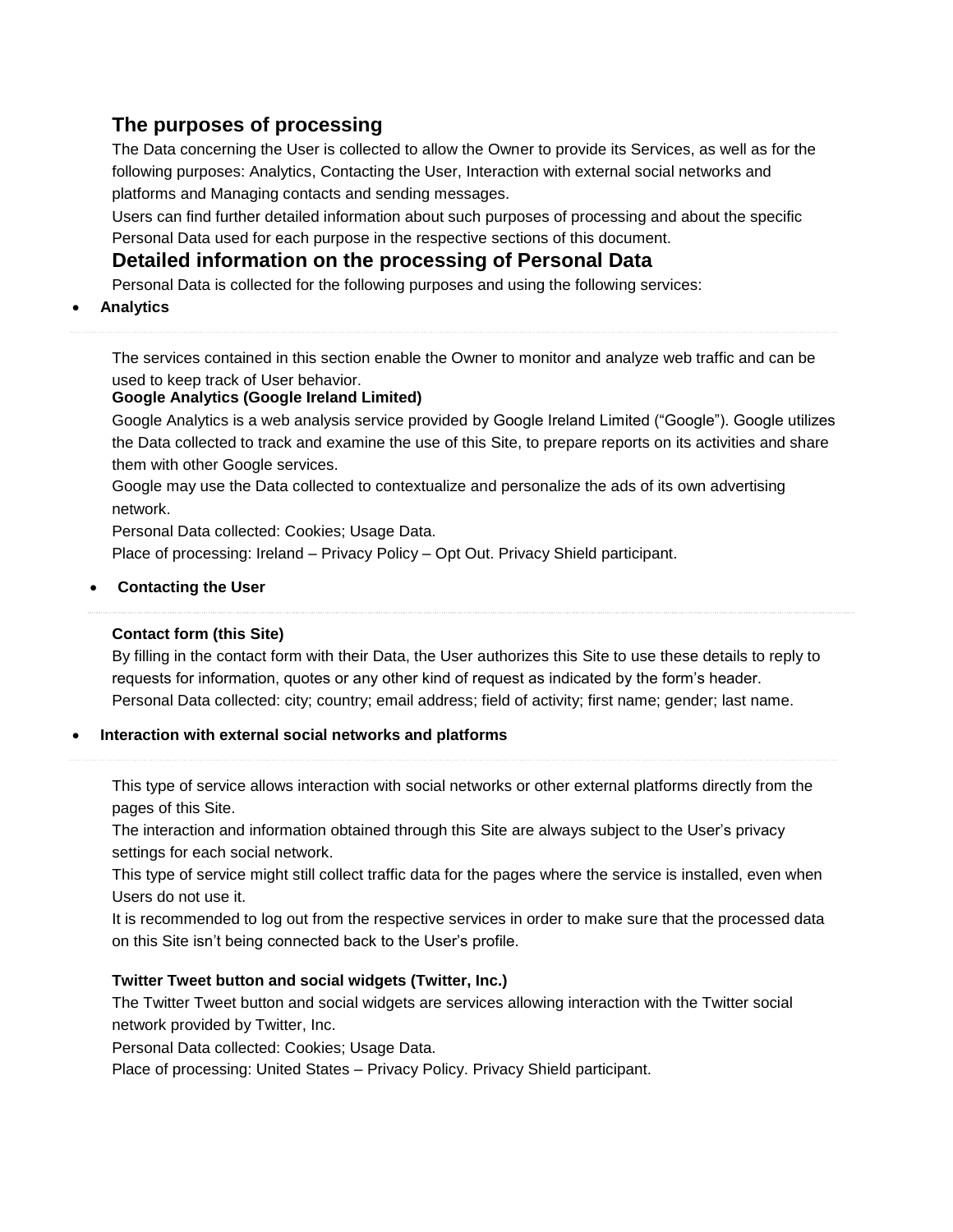#### **Facebook Like button and social widgets (Facebook, Inc.)**

The Facebook Like button and social widgets are services allowing interaction with the Facebook social network provided by Facebook, Inc.

Personal Data collected: Cookies; Usage Data.

Place of processing: United States – [Privacy Policy.](https://www.facebook.com/privacy/explanation) Privacy Shield participant.

#### **LinkedIn button and social widgets (LinkedIn Corporation)**

The LinkedIn button and social widgets are services allowing interaction with the LinkedIn social network provided by LinkedIn Corporation.

Personal Data collected: Cookies; Usage Data.

Place of processing: United States - [Privacy Policy.](https://www.linkedin.com/legal/privacy-policy) Privacy Shield participant.

#### **Managing contacts and sending messages**

This type of service makes it possible to manage a database of email contacts, phone contacts or any other contact information to communicate with the User.

These services may also collect data concerning the date and time when the message was viewed by the User, as well as when the User interacted with it, such as by clicking on links included in the message. **Mailchimp (The Rocket Science Group LLC)**

Mailchimp is an email address management and message sending service provided by The Rocket Science Group LLC.

Personal Data collected: country; email address; first name; gender; last name; various types of Data. Place of processing: United States – [Privacy](https://mailchimp.com/legal/privacy/) Policy. Privacy Shield participant.

## **The rights of Users**

Users may exercise certain rights regarding their Data processed by the Owner. In particular, Users have the right to do the following:

- **Withdraw their consent at any time.** Users have the right to withdraw consent where they have previously given their consent to the processing of their Personal Data.
- **Object to processing of their Data.** Users have the right to object to the processing of their Data if the processing is carried out on a legal basis other than consent. Further details are provided in the dedicated section below.
- **Access their Data.** Users have the right to learn if Data is being processed by the Owner, obtain disclosure regarding certain aspects of the processing and obtain a copy of the Data undergoing processing.
- **Verify and seek rectification.** Users have the right to verify the accuracy of their Data and ask for it to be updated or corrected.
- **Restrict the processing of their Data.** Users have the right, under certain circumstances, to restrict the processing of their Data. In this case, the Owner will not process their Data for any purpose other than storing it.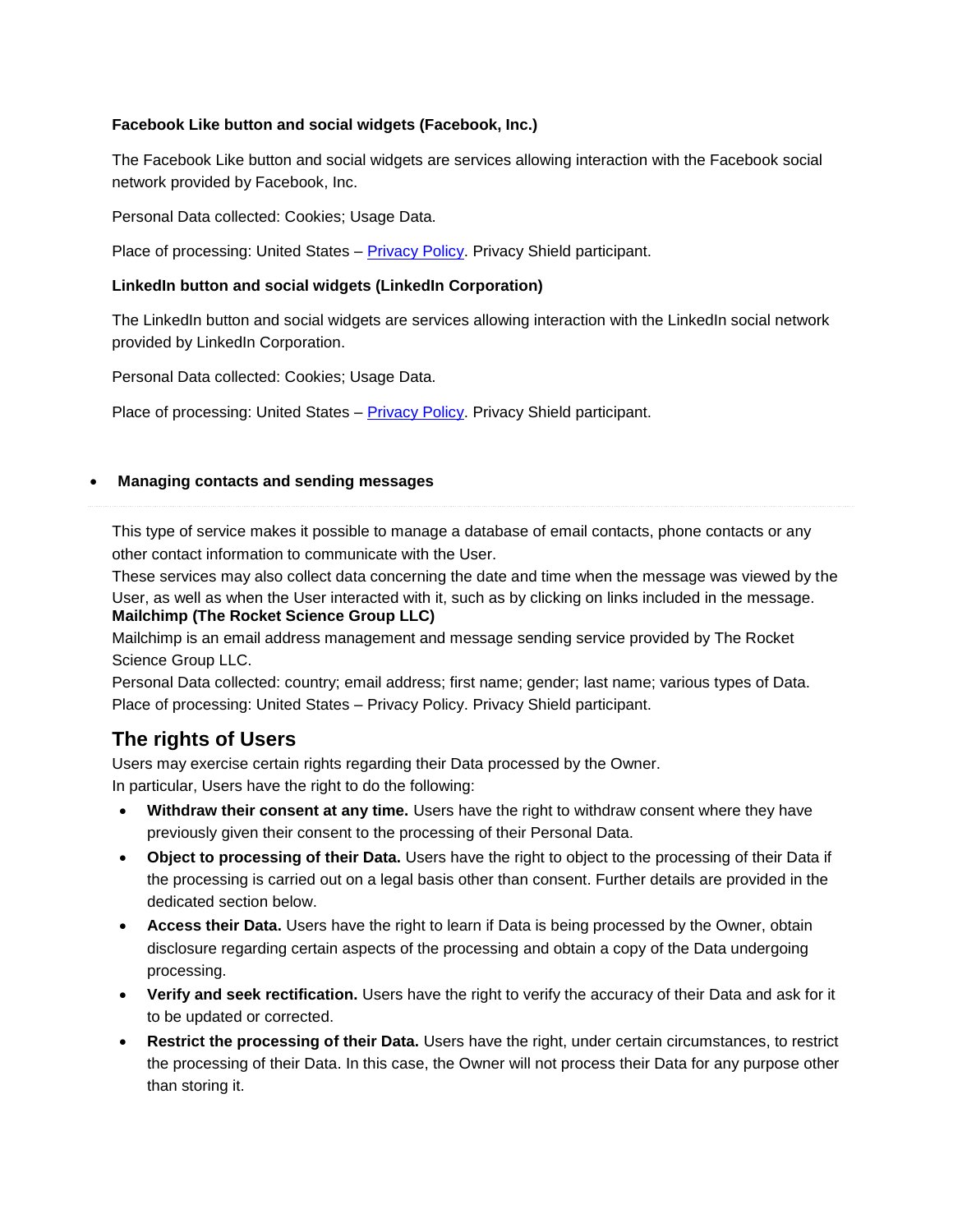- **Have their Personal Data deleted or otherwise removed.** Users have the right, under certain circumstances, to obtain the erasure of their Data from the Owner.
- **Receive their Data and have it transferred to another controller.** Users have the right to receive their Data in a structured, commonly used and machine readable format and, if technically feasible, to have it transmitted to another controller without any hindrance. This provision is applicable provided that the Data is processed by automated means and that the processing is based on the User's consent, on a contract which the User is part of or on pre-contractual obligations thereof.
- **Lodge a complaint.** Users have the right to bring a claim before their competent data protection authority.

#### **Details about the right to object to processing**

Where Personal Data is processed for a public interest, in the exercise of an official authority vested in the Owner or for the purposes of the legitimate interests pursued by the Owner, Users may object to such processing by providing a ground related to their particular situation to justify the objection.

Users must know that, however, should their Personal Data be processed for direct marketing purposes, they can object to that processing at any time without providing any justification. To learn, whether the Owner is processing Personal Data for direct marketing purposes, Users may refer to the relevant sections of this document.

#### **How to exercise these rights**

Any requests to exercise User rights can be directed to the Owner through the contact details provided in this document. These requests can be exercised free of charge and will be addressed by the Owner as early as possible and always within one month.

# **Additional information about Data collection and processing**

### **Legal action**

The User's Personal Data may be used for legal purposes by the Owner in Court or in the stages leading to possible legal action arising from improper use of this Site or the related Services.

The User declares to be aware that the Owner may be required to reveal personal data upon request of public authorities.

## **Additional information about User's Personal Data**

In addition to the information contained in this privacy policy, this Site may provide the User with additional and contextual information concerning particular Services or the collection and processing of Personal Data upon request.

#### **System logs and maintenance**

For operation and maintenance purposes, this Site and any third-party services may collect files that record interaction with this Site (System logs) use other Personal Data (such as the IP Address) for this purpose.

## **Information not contained in this policy**

More details concerning the collection or processing of Personal Data may be requested from the Owner at any time. Please see the contact information at the beginning of this document.

## **How "Do Not Track" requests are handled**

This Site does not support "Do Not Track" requests.

To determine whether any of the third-party services it uses honor the "Do Not Track" requests, please read their privacy policies.

#### **Changes to this privacy policy**

The Owner reserves the right to make changes to this privacy policy at any time by giving notice to its Users on this page and possibly within this Site and/or - as far as technically and legally feasible -